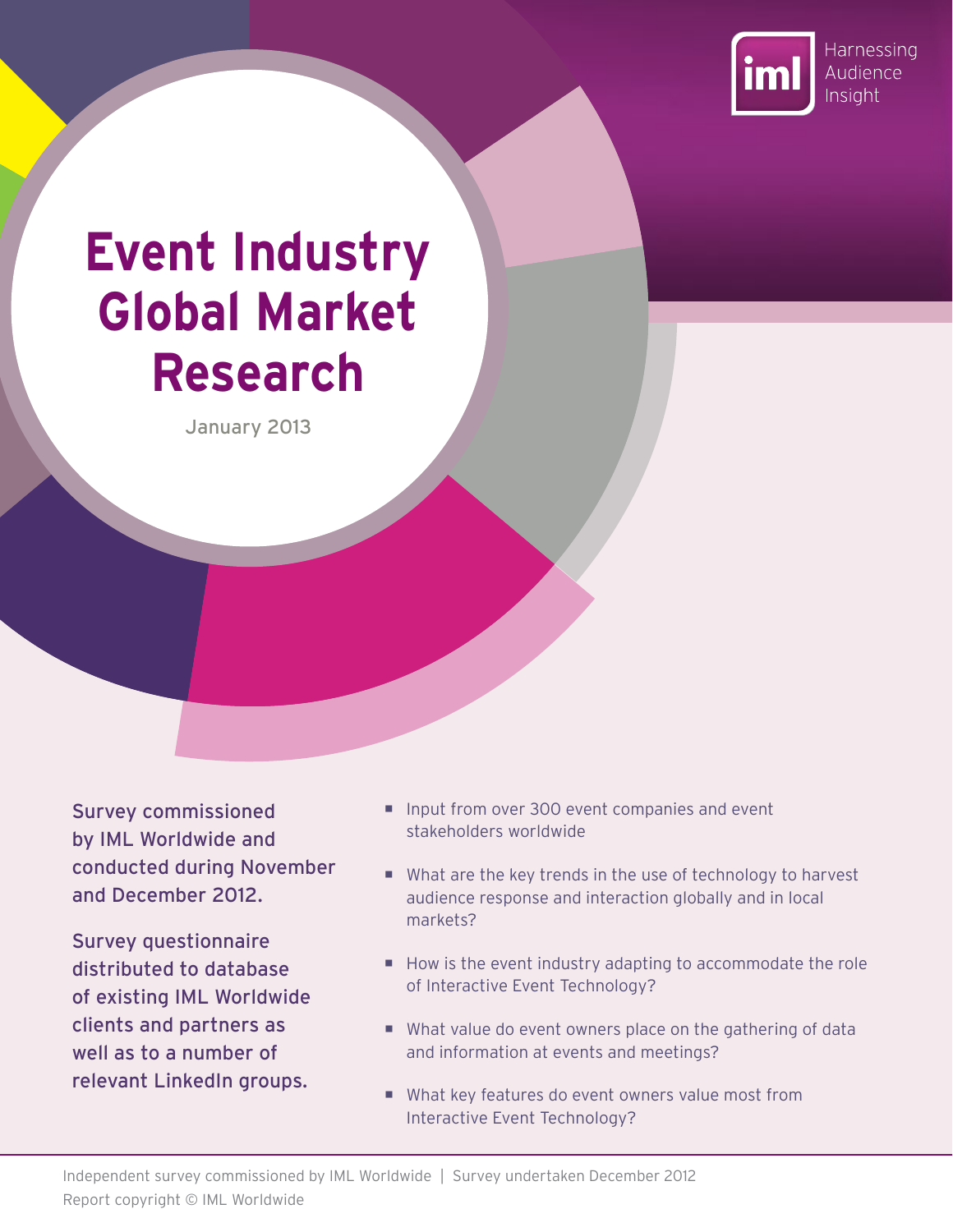



## INTRODUCTION

Over recent years our industry has evolved as technology advancements occur and philosophies on shared intelligence develop. IML Worldwide's global reach and 20 years experience means we have a unique perspective on these changes; many of which we have led or significantly contributed to.

We are always interested in listening to our clients and industry colleagues to understand their perspectives about the direction of our industry and gaining more insight about what is important to them; it is this ethos that led to the commissioning of the survey.

There have been a number of interesting findings and a summary of the research can be

found on page 15 of this document. One thing is clear – our industry continues to change at pace as do the opportunities represented by the new technologies available within it. This is a major opportunity for our industry, coming at a time when 'Return on Investment' is becoming a prerequisite.

Moving forward, the informed meeting stakeholder will need to recognize the merits of the different opportunities available; selecting and incorporating them into their events accordingly.

Please enjoy the findings and if you would like to discuss any of them in more detail with either myself or my team please get in touch.

Regards

*Richard Fisher CEO, IML Worldwide* richard.fisher@imlworldwide.com

IML WORLDWIDE Bohunt Manor Portsmouth Road Liphook, Hampshire, GU30 7DL

*Phone: +44 1428 721 000*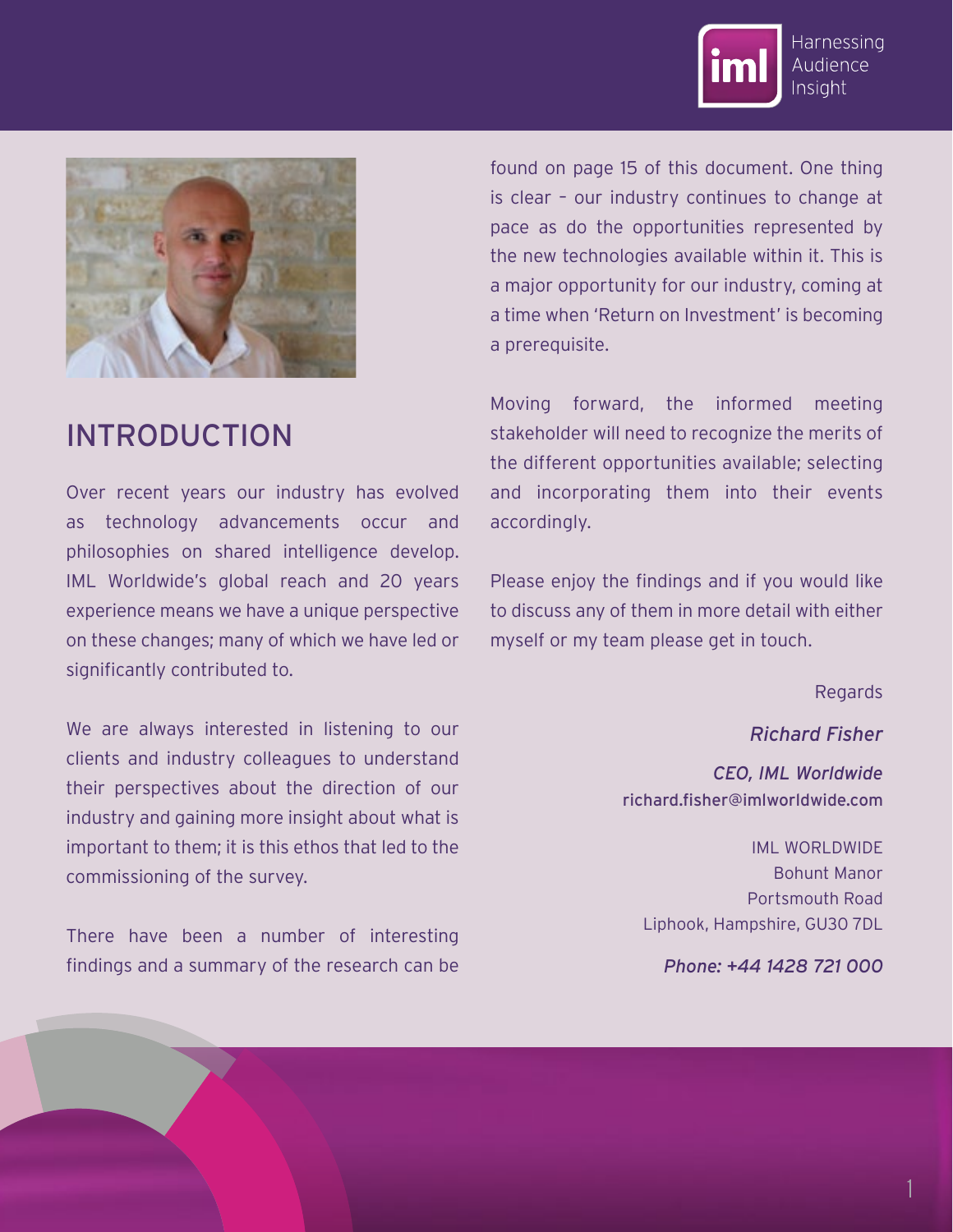

## ABOUT THE SURVEY

#### Total number of responses

#### Types of business and organizations taking part

Event Industry Supplier **16.2%** Charity & Not For Profit 15.7% Event Industry Agency **13.7%** Other **12.5%**  Financial & Banking **11.6%** Marketing **9.8%** Public Sector **6.9%** Healthcare **5.9%** IT, Telecomms & Technology **4%** Industry & Utilities **2%** Consumer Goods & Retail **1.7%**

#### Geographical split





Independent survey commissioned by IML Worldwide | Survey undertaken December 2012 Report copyright © IML Worldwide 2012 Report copyright © IML Worldwide 2012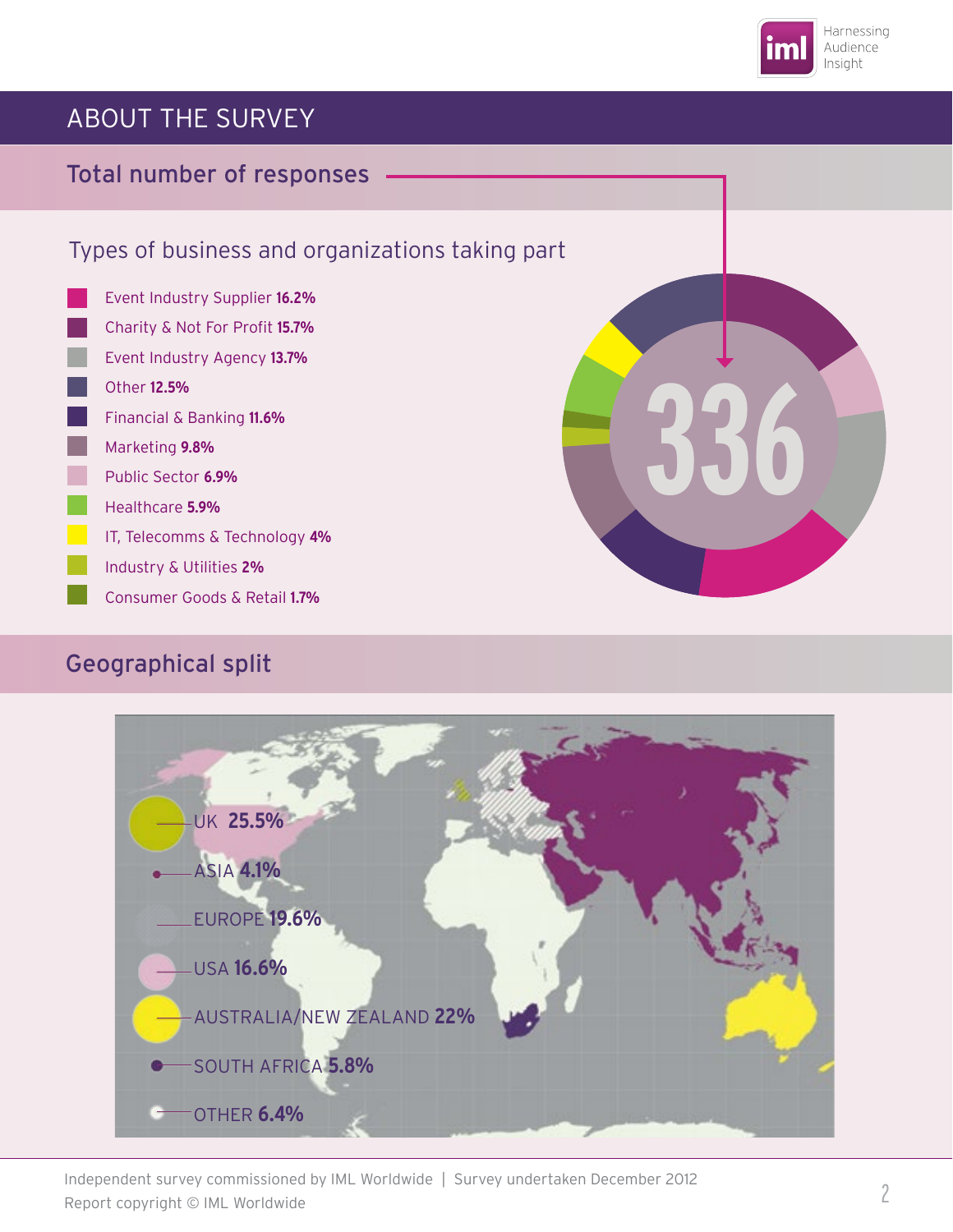

#### Job Title



## ABOUT THE EVENTS

#### Types of event



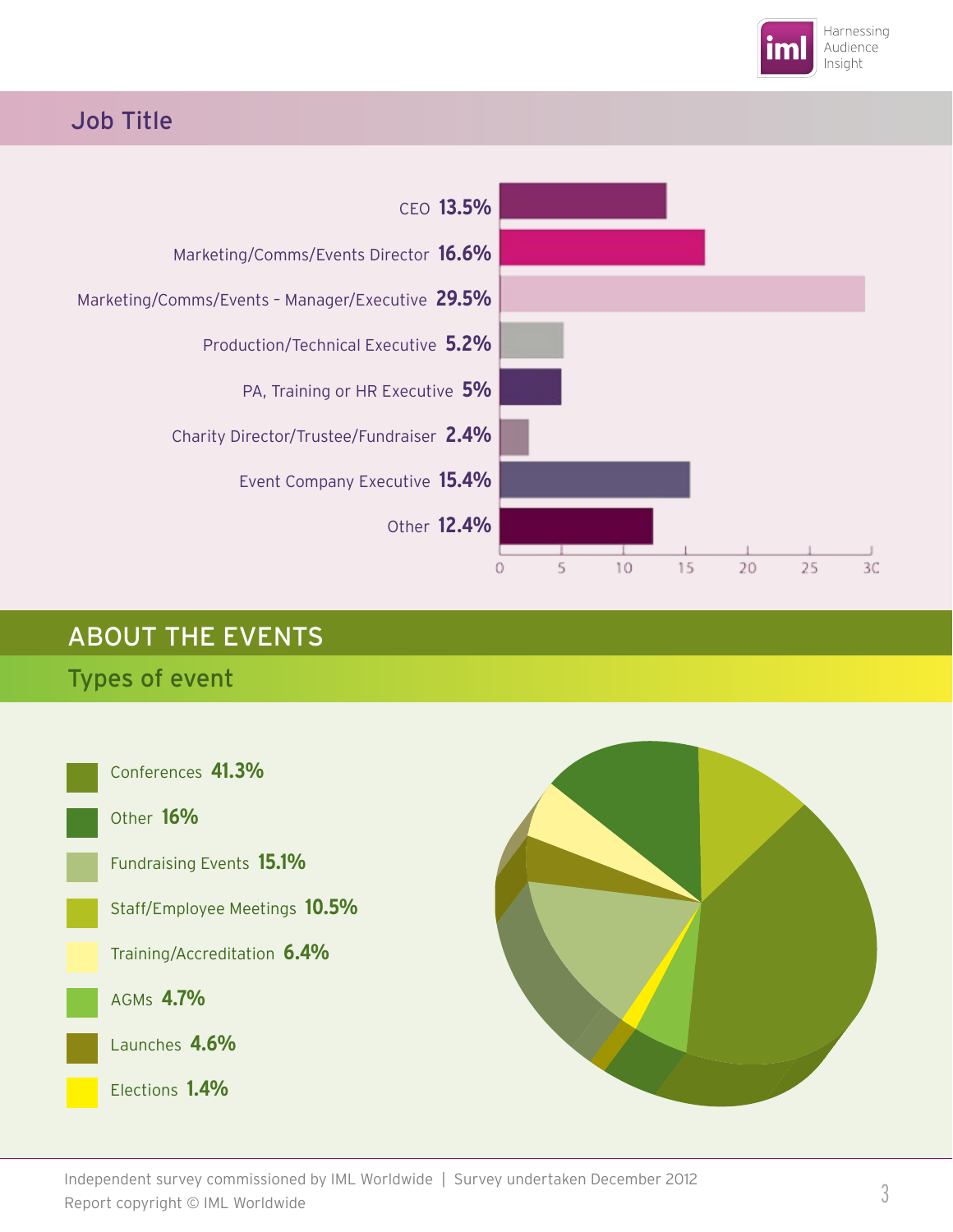

#### Number of events hosted per year by each company/organization



#### Average number of people attending each event



Independent survey commissioned by IML Worldwide | Survey undertaken December 2012 Report copyright © IML Worldwide 4 Symmetry and Content of Become the Content of A 4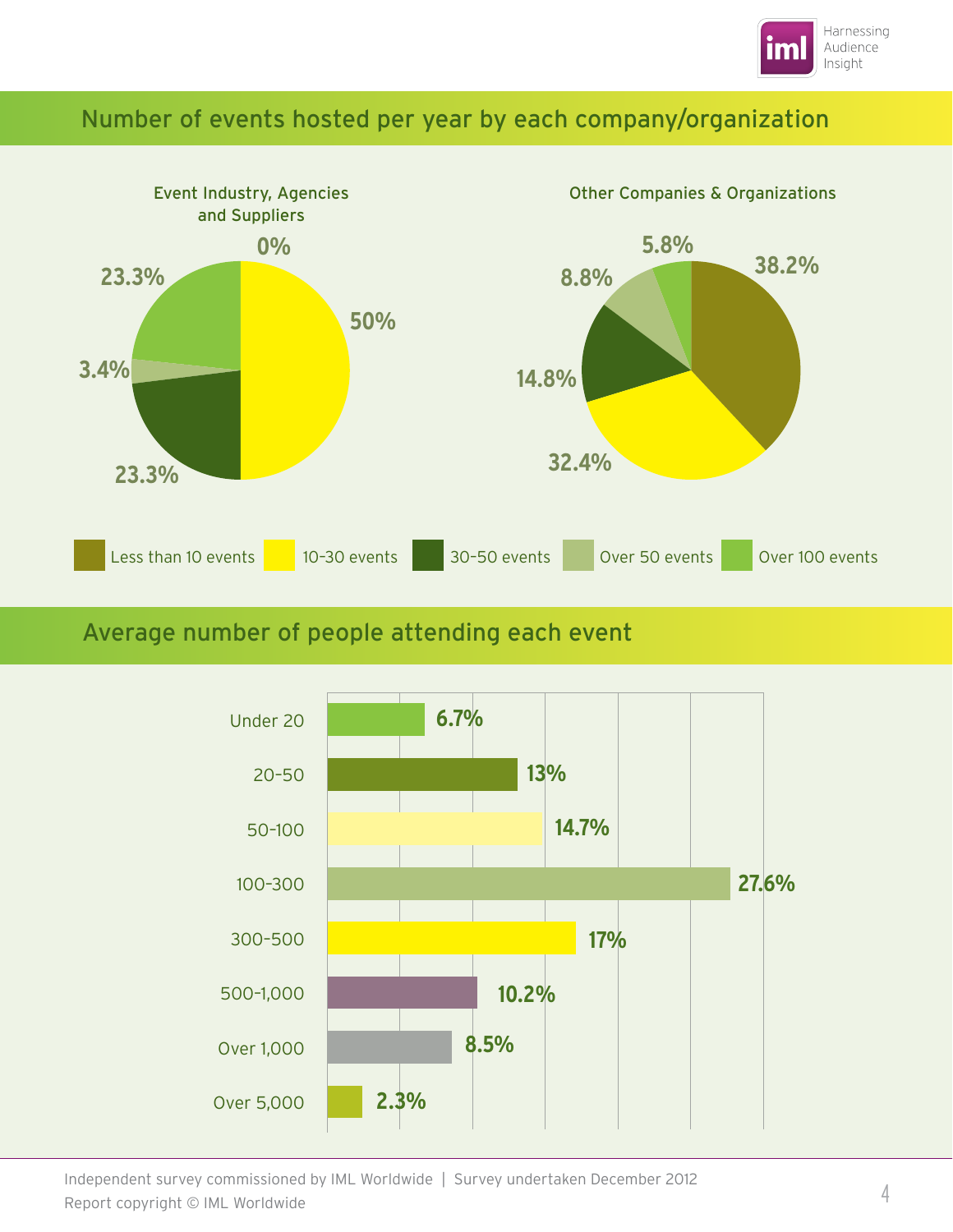

#### GATHERING INFORMATION AT EVENTS

#### How important is it to gather information and insight from the audience at your events?

"Metrics and feedback show that the attendees understand the event content."

PRODUCTION EXECUTIVE, HEALTHCARE



#### KEY FINDING

59.9% OF THOSE SURVEYED BELIEVE IT IS EITHER VERY IMPORTANT OR VITALLY IMPORTANT TO GATHER INSIGHT FROM THEIR EVENT AUDIENCES

> "We need to ensure we are presenting at the right level to the audience, to enable us to tailor the topics, ask questions and establish general patterns in the crowd."

MARKETING EXECUTIVE, LAW FIRM IN RELATION TO LEGAL SEMINARS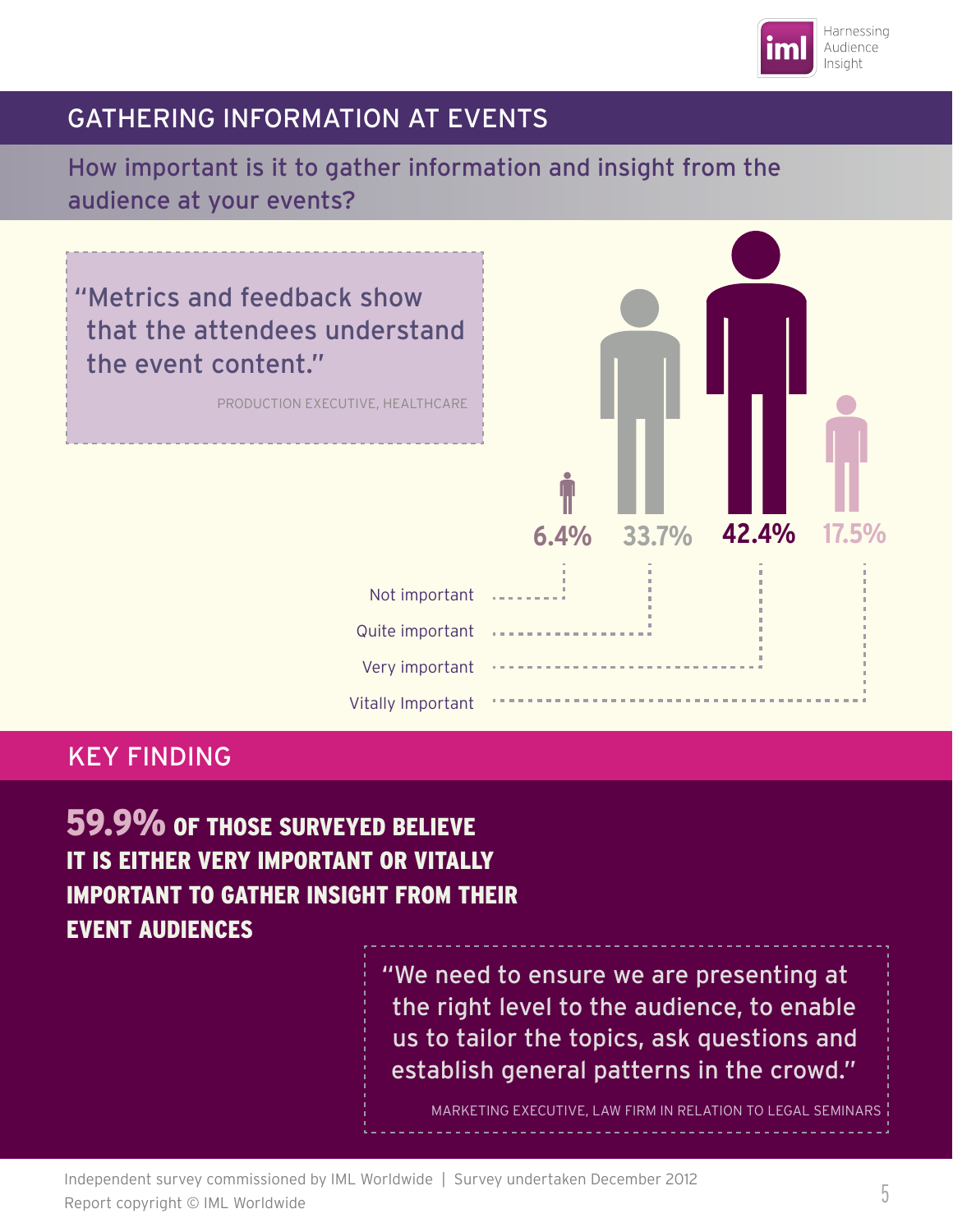

#### What technologies do you use at events to gather audience insight?



#### **KEY FINDINGS**

"It is becoming easier to get delegates using their own equipment (phones/tablets) to interact – in-meeting tweeting is quite common and you need to be part of that conversation, not just an observer."

MARKETING DIRECTOR, UTILITIES

USING TECHNOLOGY AT EVENTS IS NOW THE NORM. ONLY 0.3% OF RESPONDENTS SAY THEY HAVE NEVER USED SOME FORM OF TECHNOLOGY.

VOTING/POLLING REMAINS THE MOST COMMONLY USED FEATURE, BUT THE BREADTH OF RESPONSES DEMONSTRATED THE INCREASINGLY WIDE USE OF AUDIENCE INSIGHT TECHNOLOGY.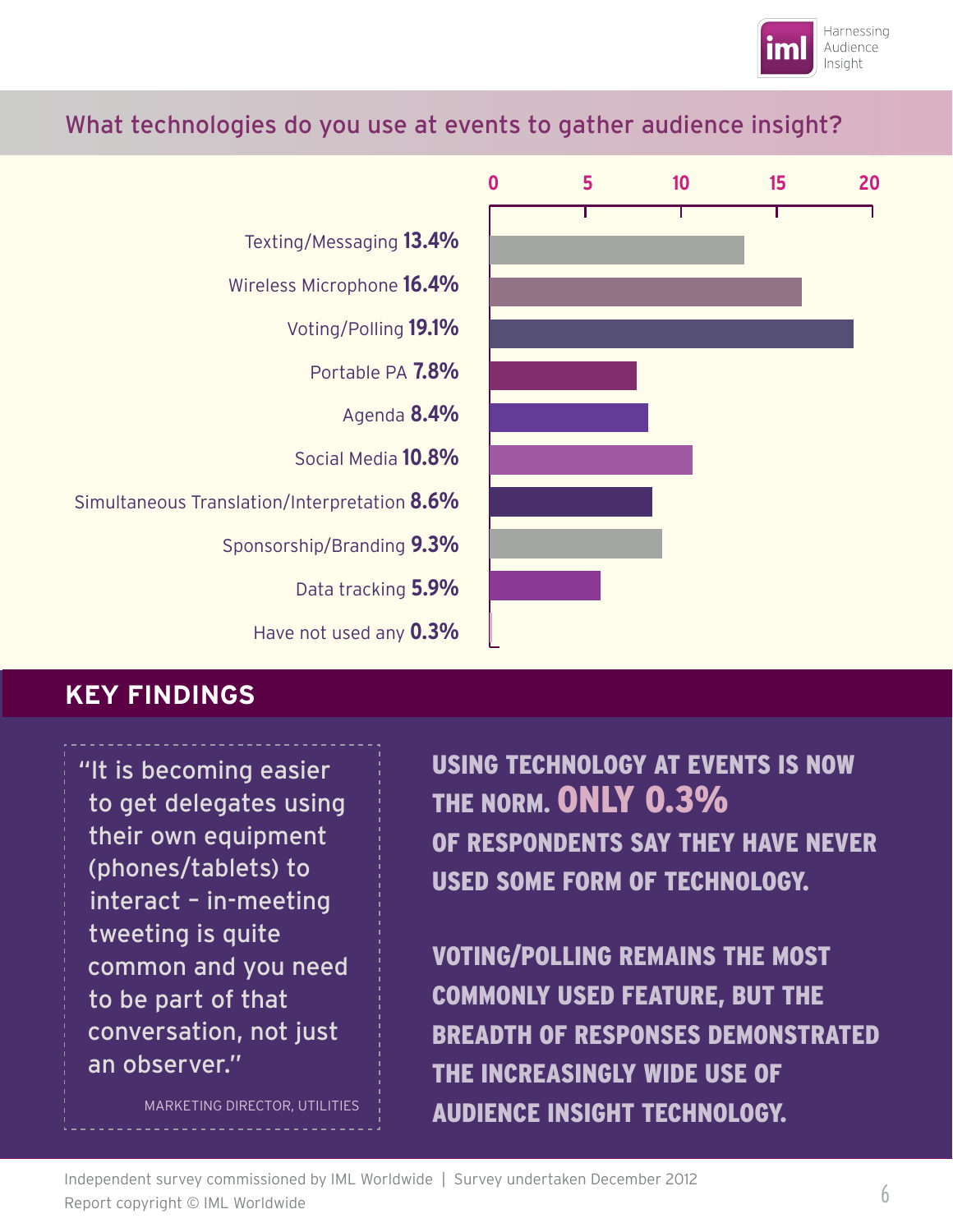

#### <u>EVENT PLANNING</u> **EVENT PLANNING**

How important is considering return on investment when planning your events?



To maximize the success of an event, how important is it to plan early?



Not important **3.4%**

Quite important **15.9%**

Very important **40.8%**

Vitally important **39.9%**

Independent survey commissioned by IML Worldwide | Survey undertaken December 2012 Report copyright © IML Worldwide 7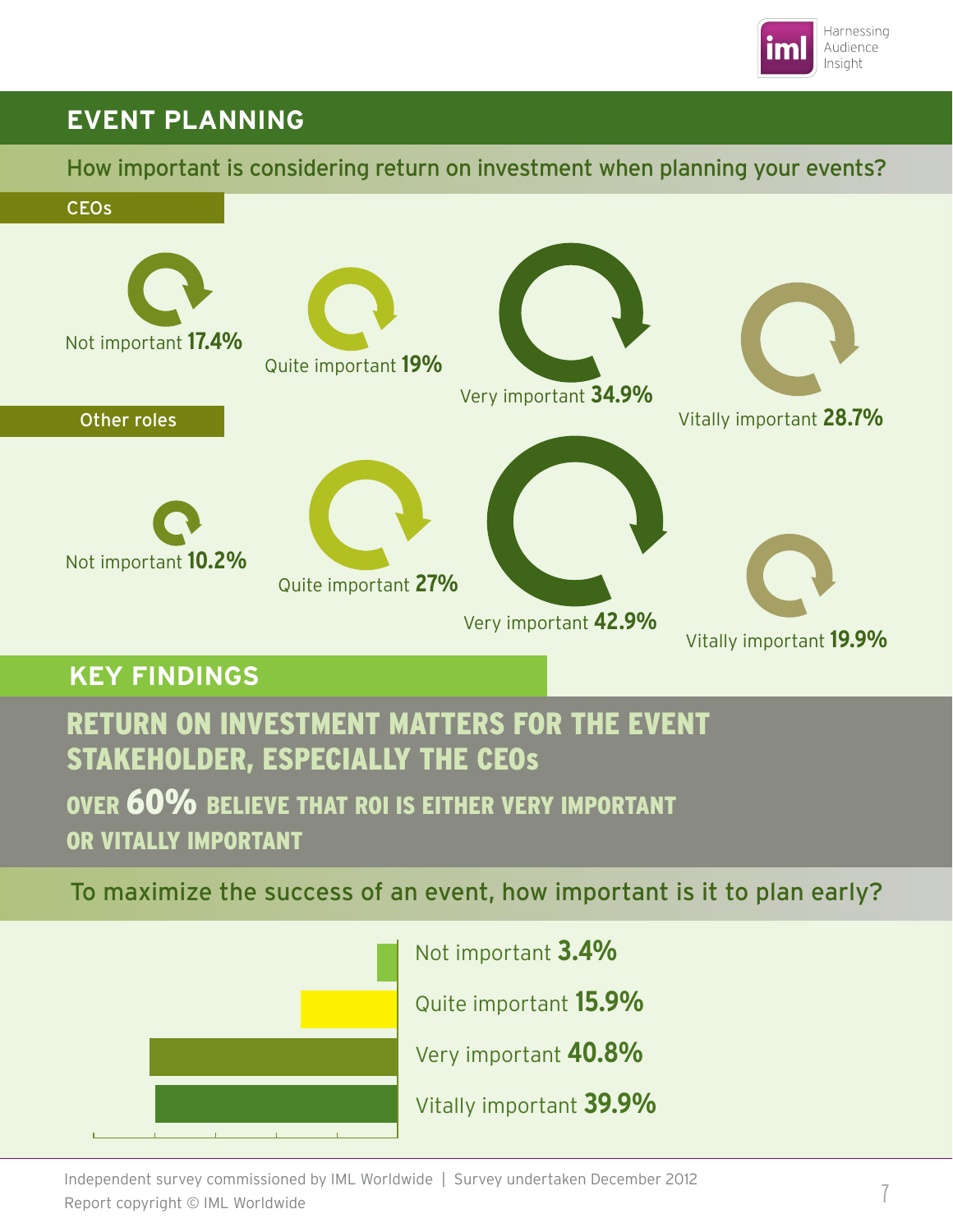

#### Ideal versus actual time taken to plan an event

|                     | <b>ACTUAL</b> | <b>IDEAL</b> |
|---------------------|---------------|--------------|
| 1-4 weeks           | <b>17%</b>    | 9%           |
|                     |               |              |
| 1-2 months          | 28%           | 15.8%        |
| 3-4 months          | <b>27%</b>    | 31.7%        |
|                     |               |              |
| 5-6 months          | 11.9%         | 19.5%        |
|                     | 12.2%         | 18.4%        |
| 6-12 months         |               |              |
| More than 12 months | 3.9%          | 5.6%         |
|                     |               |              |



**9.0% 36.7% 39.9% 14.4%**

### **KEY FINDINGS**

THERE IS AN AVERAGE VARIANCE OF 40.7% BETWEEN THE IDEAL TIME EVENT STAKEHOLDERS REQUIRE TO PLAN AN EVENT AND THE ACTUAL TIME THEY GET TO PLAN AN EVENT. THIS COULD BE A DIFFERENCE OF UP TO 6 MONTHS!

MOST EVENT STAKEHOLDERS 51.2% BELIEVE THEY NEED 3–6MONTHS TO PLAN AN EVENT BUT 45% OF EVENTS ARE ACTUALLY PLANNED IN 1 WEEK – 2 MONTHS

### **INTERACTIVE EVENT TECHNOLOGY**

How important do you believe it is to obtain specialist advice prior to the event in order to maximize the insight gained through interactive event technology?

| Not important            | $9.0\%$ |
|--------------------------|---------|
| Quite important          | 36.7%   |
| Very important           | 39.9%   |
| <b>Vitally important</b> | 14.4%   |

Independent survey commissioned by IML Worldwide | Survey undertaken December 2012 Report copyright © IML Worldwide 8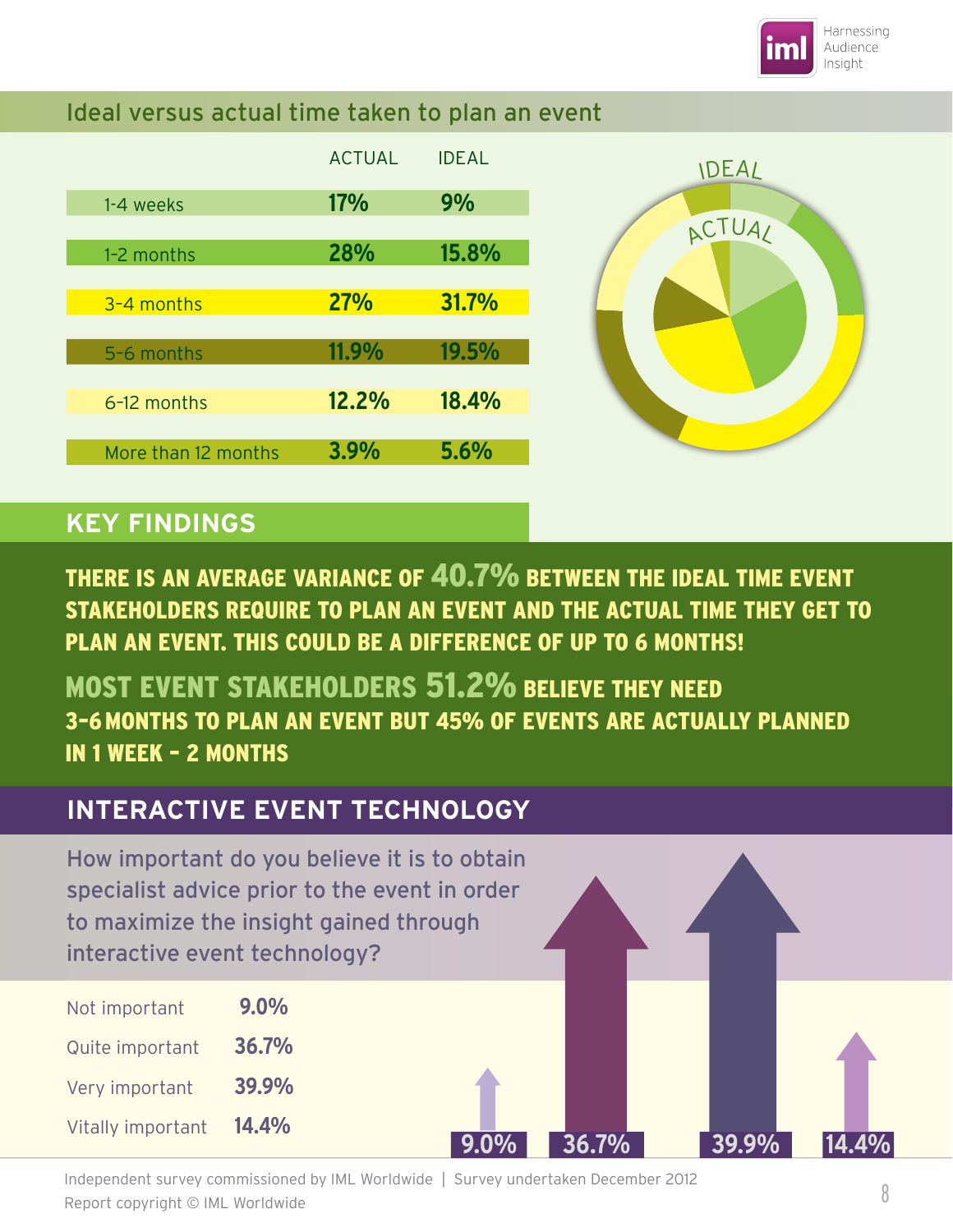

How important can the use of interactive event technology be in maximizing an event's overall success?





In what particular areas of an event can interactive event technology prove most useful?

| $\bf{0}$ | 10% | 20% | 30% | 40% | 50% |                         |       |
|----------|-----|-----|-----|-----|-----|-------------------------|-------|
|          |     |     |     |     |     |                         |       |
|          |     |     |     |     |     | Audience engagement     | 41%   |
|          |     |     |     |     |     | Voting/Polling          | 28.5% |
|          |     |     |     |     |     | <b>Instant Feedback</b> | 14.5% |
|          |     |     |     |     |     | $Q\&A$                  | 5%    |
|          |     |     |     |     |     | Reporting               | 4%    |
|          |     |     |     |     |     | Messaging               | 3%    |
|          |     |     |     |     |     | Quizzes                 | 3%    |
|          |     |     |     |     |     | Entertainment           | 1%    |

## **KEY FINDINGS**

### AUDIENCE ENGAGEMENT IS BY FAR THE MOST POPULAR USE OF INTERACTIVE EVENT TECHNOLOGY AT EVENTS

## EVENTS ARE VERY MUCH BUSINESS BIASED – WITH ONLY 1% OF SURVEY RESPONDENTS USING TECHNOLOGY PRIMARILY TO ENTERTAIN AUDIENCES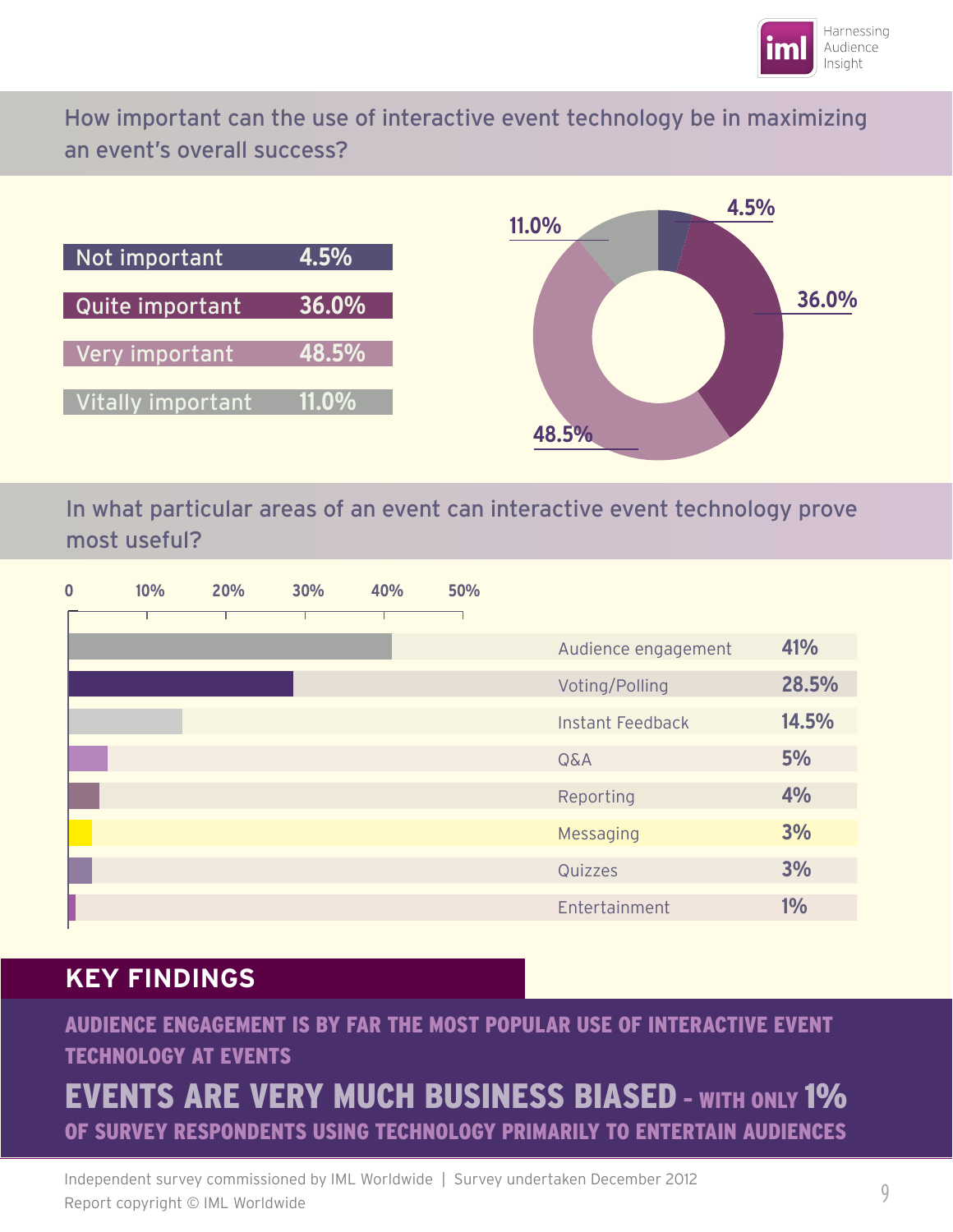

To what extent do you agree with the following statement. "Without interactive event technology a significant amount of insight and knowledge is not captured at an event."



What are the most important selection criteria when choosing interactive event technology?

Ease of use **41.3%** Looks/style **1.9%** Reliability/Security **20.6%** Functionality **22.3%** Price **13.9%**



#### **KEY FINDINGS**

79% BELIEVE AUDIENCE INSIGHT IS LOST WITHOUT THE USE OF INTERACTIVE EVENT TECHNOLOGY.

"The events we do require capture of the rich content that is created during the sessions so it is important when doing these sorts of events to have the right medium to capture that richness on."

EVENT MANAGER, EVENT INDUSTRY AGENCY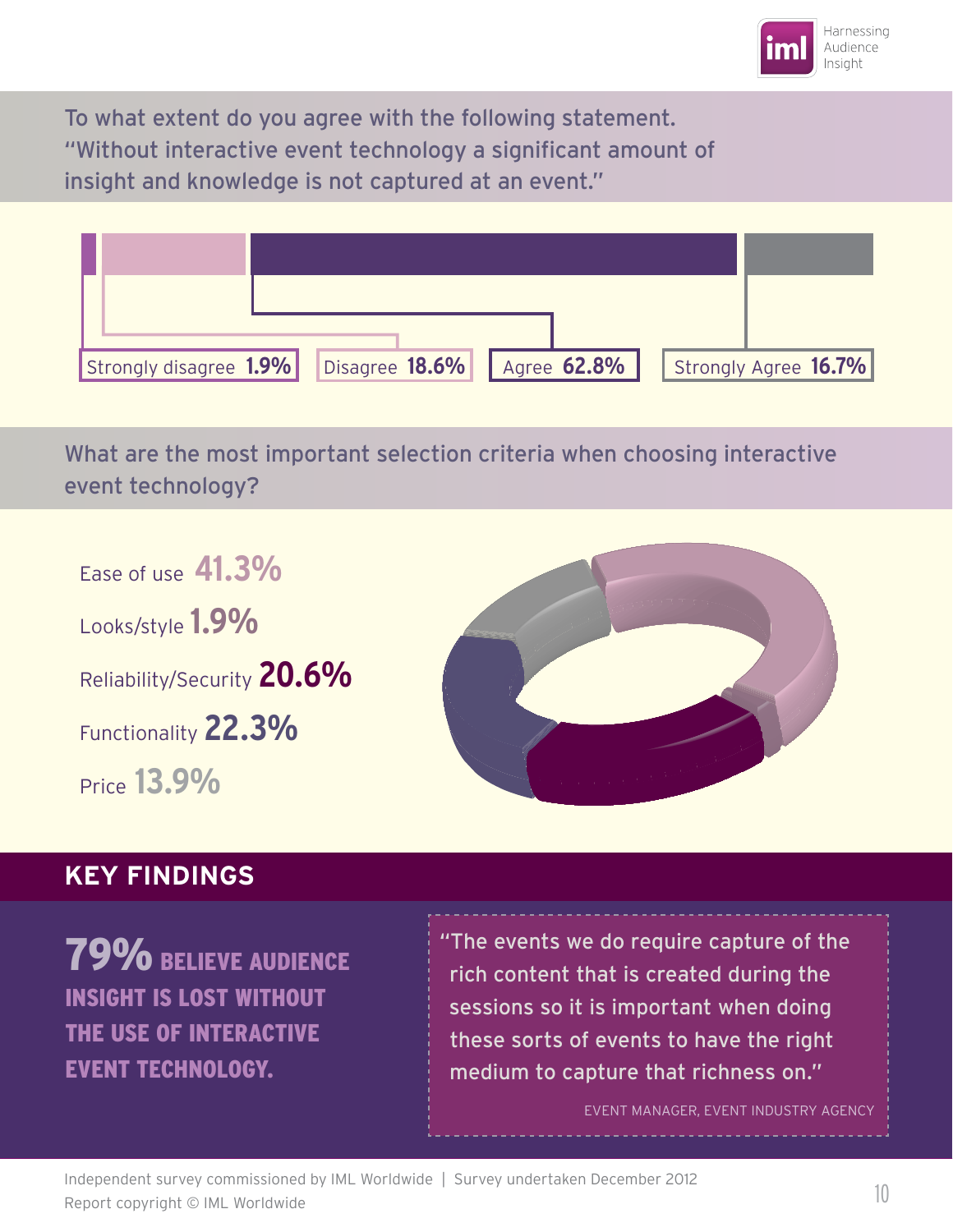

#### **KEY FINDINGS**

WHILST PRICE IS A FACTOR, EASE OF USE IS THE KEY SELECTION CRITERIA WHEN IT COMES TO THE UTILIZATION OF INTERACTIVE EVENT TECHNOLOGY FOLLOWED BY RELIABILITY AND FUNCTIONALITY – TECHNOLOGY MUST FIT THE EVENT NOT VICE VERSA

What do you believe are the most important features of interactive event technology?



Networking **6.4%**

Agenda **5.9%**

"The major problem is often getting the people running a conference to focus on an event far enough in advance to make full use of the features of technology features."

MARKETING DIRECTOR, BANKING

"With the economy and limited budgets you want to make sure you're gleaning as much from meetings/events as possible including realtime feedback & insights from your audience. Get the most bang for the buck."

EVENT MANAGER, EVENT AGENCY

Independent survey commissioned by IML Worldwide | Survey undertaken December 2012 Report copyright © IML Worldwide 11 March 2001.15, and creation 2001.15. IDM 11 March 2001.15.1 March 2001.15<br>Report copyright © IML Worldwide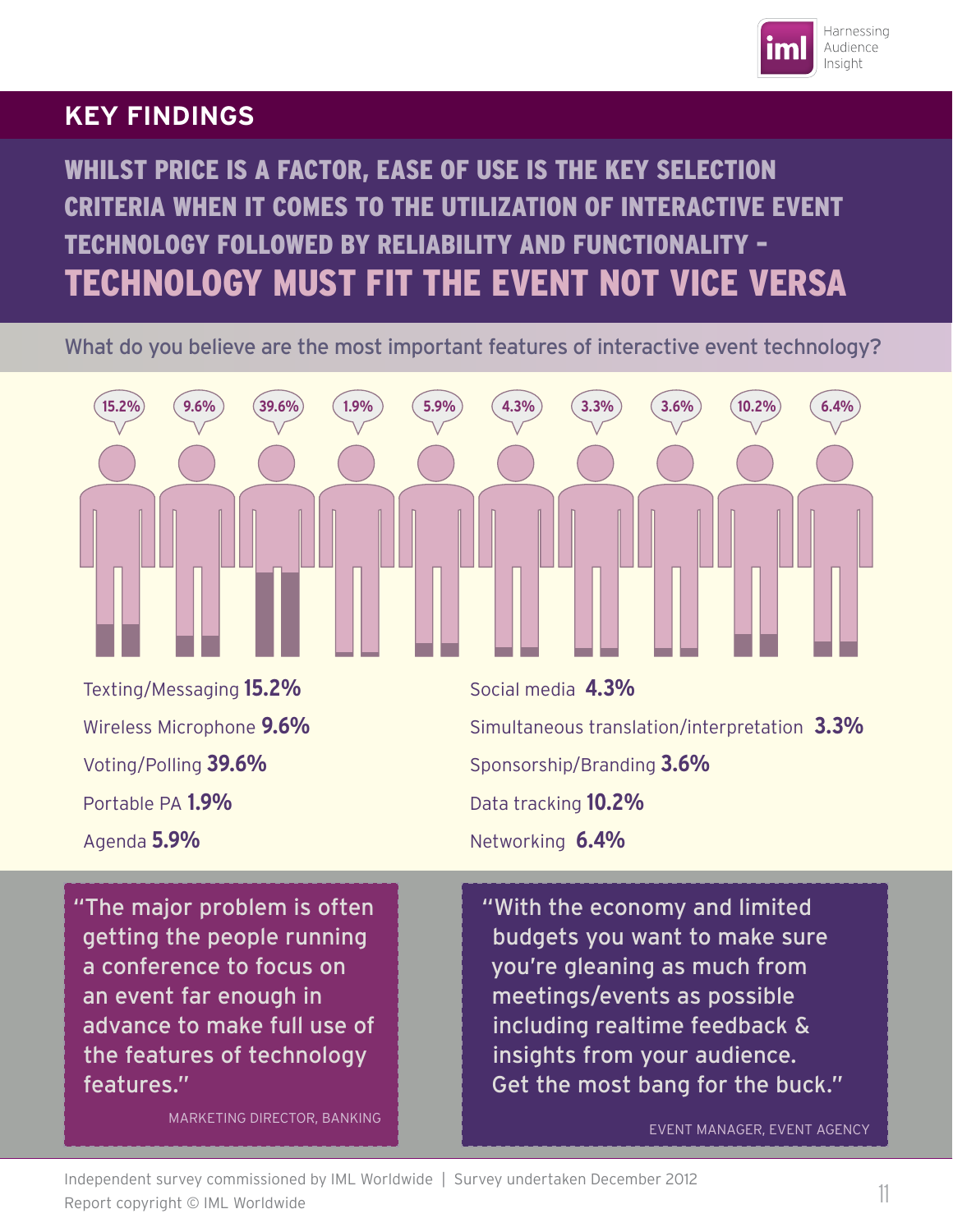



How important is the insight gathered with interactive event technology at events in driving business decisions/strategy?



"Gathering insight ensures we are presenting at the right audience level and enables us to tailor the topics, ask questions and establish general patterns in the crowd."

MARKETING MANAGER, LEGAL COMPANY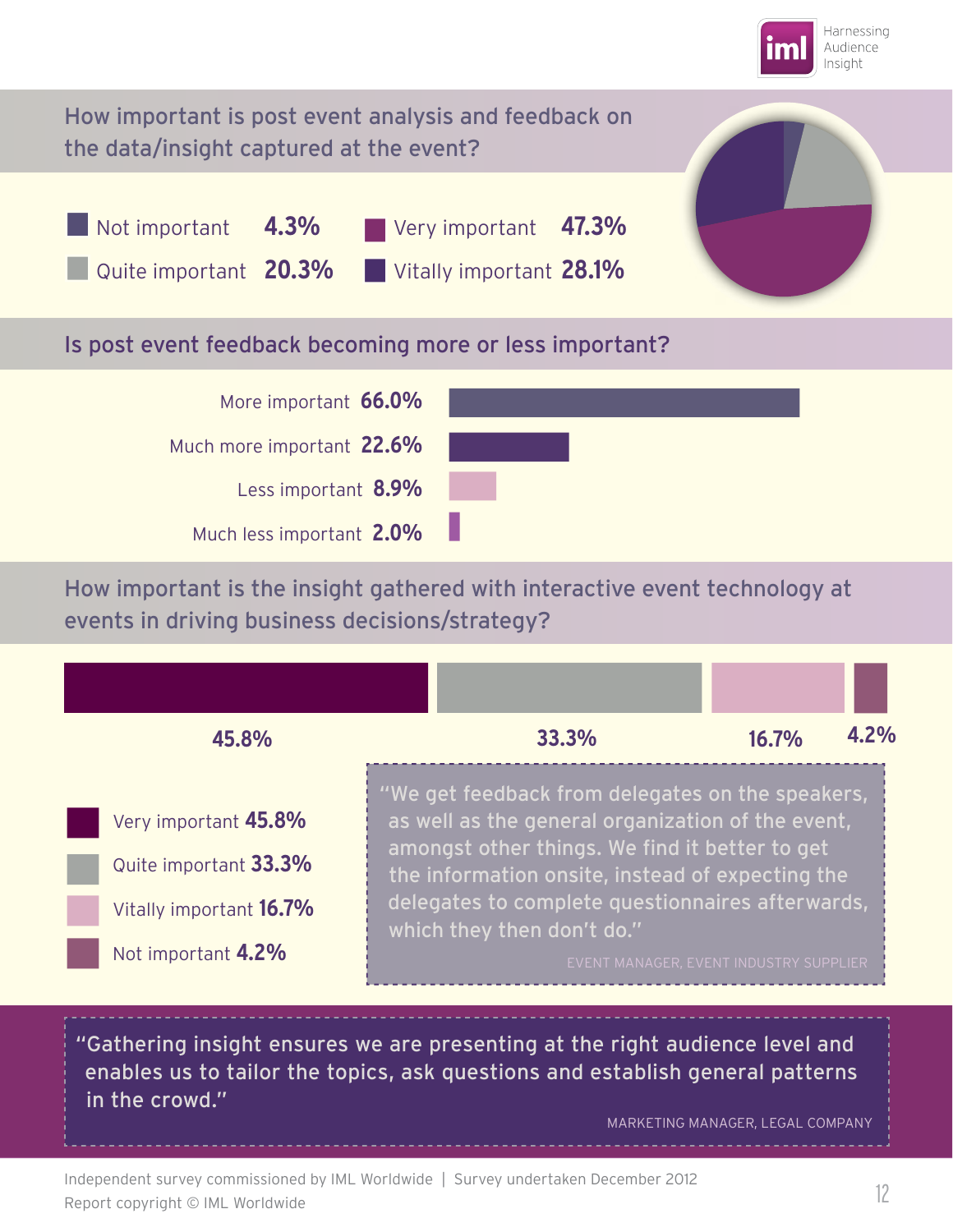

| <b>KEY FINDINGS</b>                                                                                                         | Do you believe that your organization could<br>do more to maximize the insight gained via<br>interactive event technology at events? |  |
|-----------------------------------------------------------------------------------------------------------------------------|--------------------------------------------------------------------------------------------------------------------------------------|--|
| 89.1%<br><b>BELIEVE THEIR</b><br><b>ORGANIZATIONS</b><br><b>COULD DO MORE</b><br><b>TO MAXIMIZE</b><br><b>THEIR INSIGHT</b> | Agree <b>71.4%</b><br>Strongly Agree 17.7%<br>Disagree 8.9%<br>Strongly disagree 2%                                                  |  |

How important is interactive event technology in contributing to a measurable return on investment for an event?





## **THE FUTURE OF INTERACTIVE EVENT TECHNOLOGY**

Do you believe interactive event technology will become more important in the future of events?

Yes, much more important **58.1%**

Yes, a bit more important **21.0%**

Yes, it will become one of the most important aspects of an event **18.8%**

No **2.1%**

"Use of this technology to invite audience participation requires engaged and capable meeting facilitators/chairmen to make sure the interaction is being taken full advantage of."

PUBLICATIONS DIRECTOR, COMMUNICATIONS AGENCY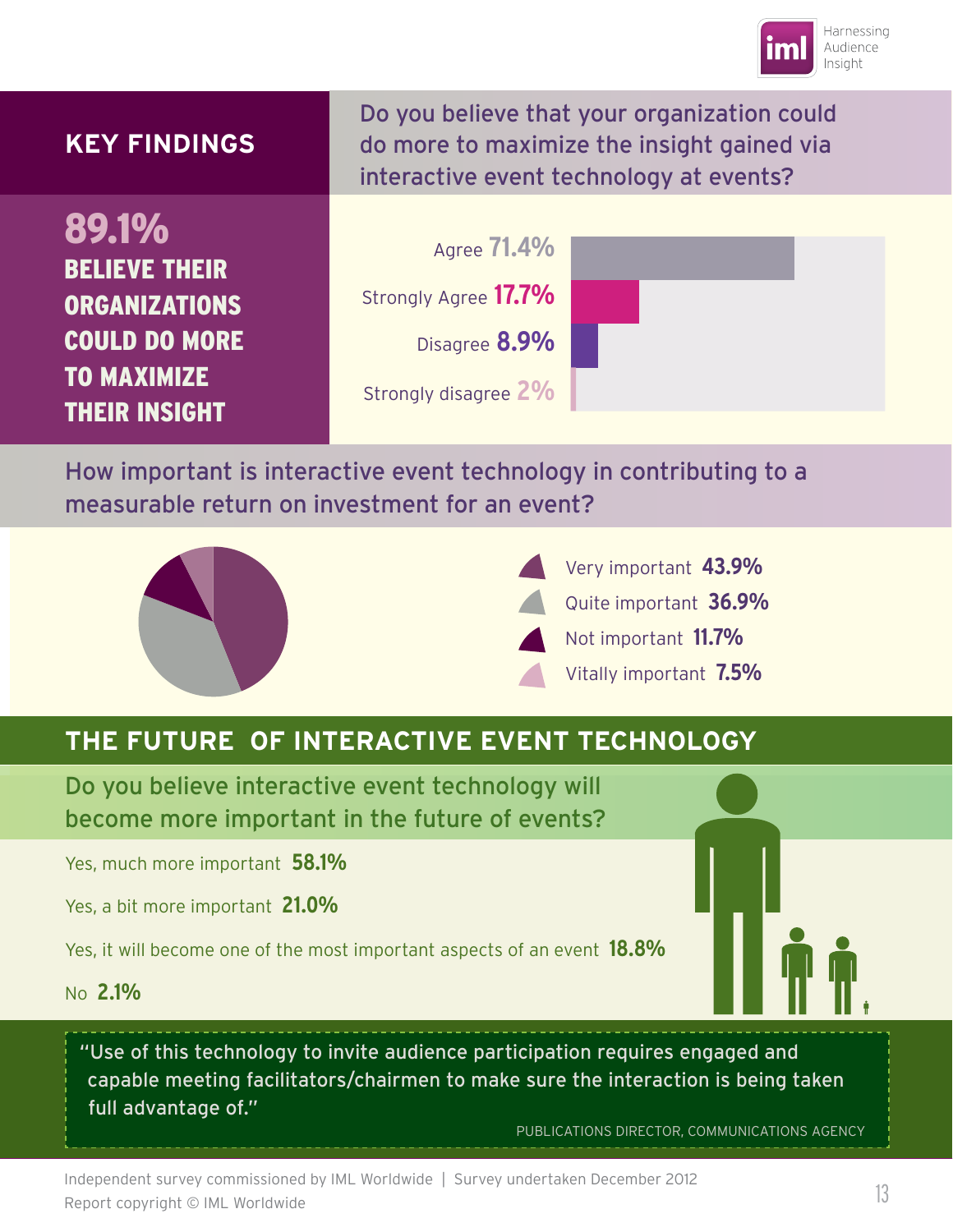

"Having attended events where interactive event technology is used, the benefits are almost self explanatory, such as instant reactions, gauging audience participation and a general sense of a slick well run event."

CEO, NOT FOR PROFIT

#### In what particular areas of events will it become more important?

Level of audience engagement **56.3%** Ability to measure Return on Investment **12.9%** Level of entertainment **3.9%** Level of data/insight gained **19.7%** Driving business strategy **7.2%**



How much of a difference has interactive event technology made to events in the past 5 years?



Independent survey commissioned by IML Worldwide | Survey undertaken December 2012 Report copyright © IML Worldwide 14